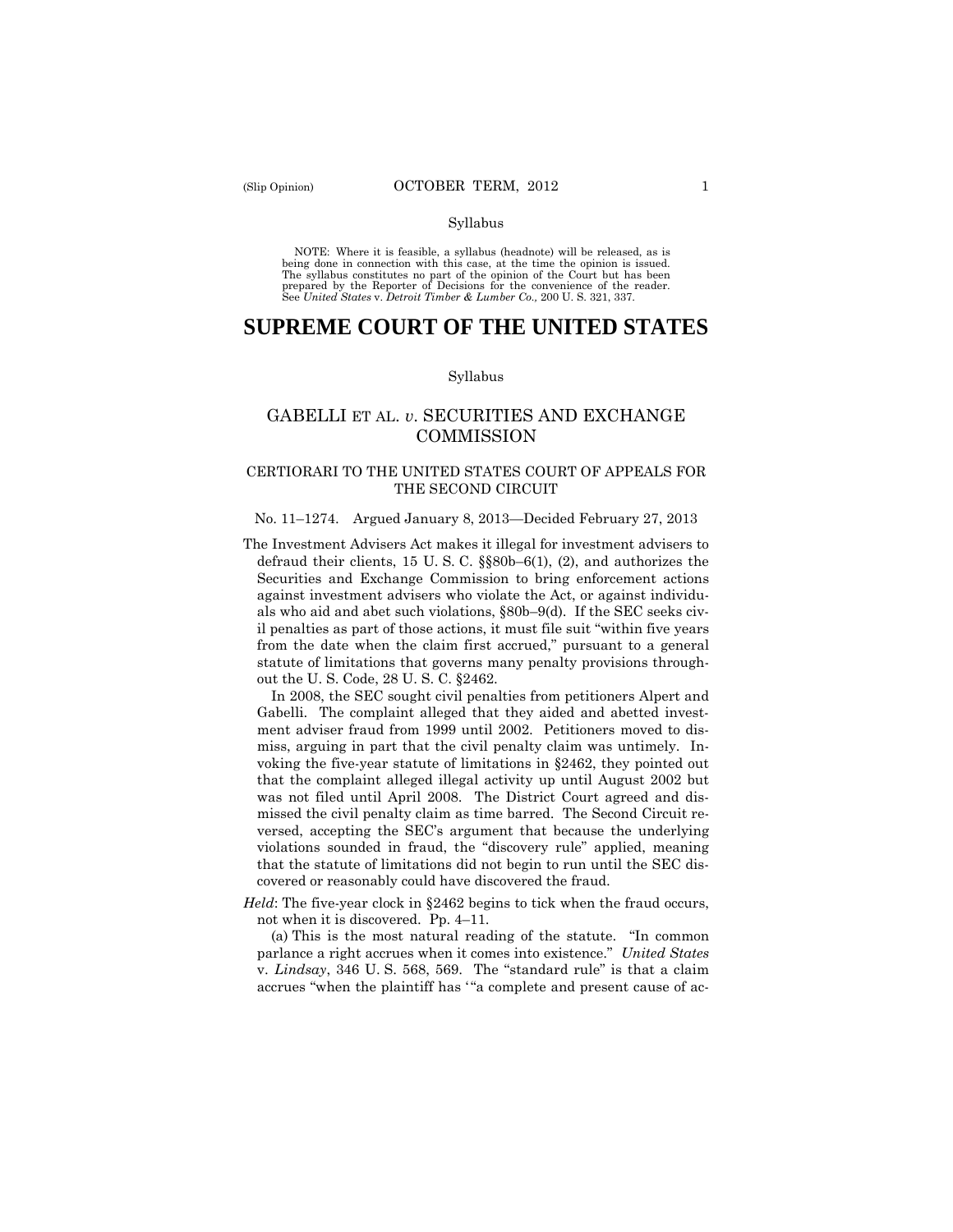#### Syllabus

 tion." ' " *Wallace* v. *Kato*, 549 U. S. 384, 388. Such an understanding appears in cases and dictionaries from the 19th century, when the predecessor to §2462 was enacted. And this reading sets a fixed date when exposure to the specified Government enforcement efforts ends, advancing "the basic policies of all limitations provisions: repose, elimination of stale claims, and certainty about a plaintiff's opportunity for recovery and a defendant's potential liabilities." *Rotella* v. *Wood*, 528 U. S. 549, 555. Pp. 4–5.

(b) The Government nonetheless argues that the discovery rule should apply here. That doctrine is an "exception" to the standard rule, and delays accrual "until a plaintiff has 'discovered'" his cause of action. *Merck & Co.* v. *Reynolds*, 559 U. S. \_\_\_, \_\_\_. It arose from the recognition that "something different was needed in the case of fraud, where a defendant's deceptive conduct may prevent a plaintiff from even *knowing* that he or she has been defrauded." *Ibid.* Thus "where a plaintiff has been injured by fraud and 'remains in ignorance of it without any fault or want of diligence or care on his part, the bar of the statute does not begin to run until the fraud is discovered.'" *Holmberg* v. *Armbrecht*, 327 U. S. 392, 397. This Court, however, has never applied the discovery rule in this context, where the plaintiff is not a defrauded victim seeking recompense, but is instead the Government bringing an enforcement action for civil penalties. The Government's case is not saved by *Exploration Co.* v. *United States*, 247 U. S. 435. There, the discovery rule was applied in favor of the Government, but the Government was itself a victim; it had been defrauded and was suing to recover its loss. It was not bringing an enforcement action for penalties.

There are good reasons why the fraud discovery rule has not been extended to Government civil penalty enforcement actions. The discovery rule exists in part to preserve the claims of parties who have no reason to suspect fraud. The Government is a different kind of plaintiff. The SEC's very purpose, for example, is to root out fraud, and it has many legal tools at hand to aid in that pursuit. The Government in these types of cases also seeks a different type of relief. The discovery rule helps to ensure that the injured receive recompense, but civil penalties go beyond compensation, are intended to punish, and label defendants wrongdoers. Emphasizing the importance of time limits on penalty actions, Chief Justice Marshall admonished that it "would be utterly repugnant to the genius of our laws" if actions for penalties could "be brought at any distance of time." *Adams* v. *Woods*, 2 Cranch 336, 342. Yet grafting the discovery rule onto §2462 would raise similar concerns. It would leave defendants exposed to Government enforcement action not only for five years after their misdeeds, but for an additional uncertain period into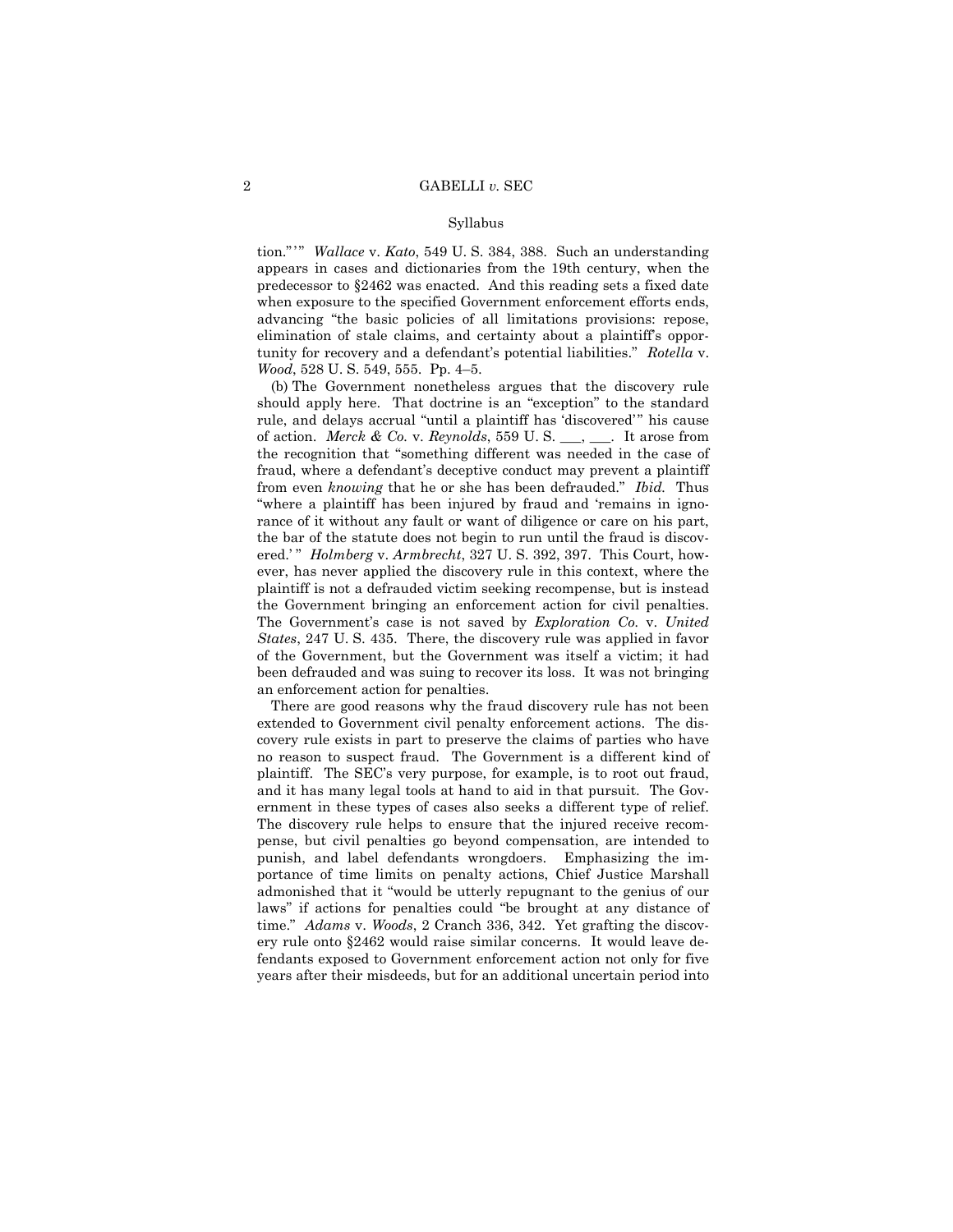# Syllabus

the future. And repose would hinge on speculation about what the Government knew, when it knew it, and when it should have known it. Deciding when the Government knew or reasonably should have known of a fraud would also present particular challenges for the courts, such as determining who the relevant actor is in assessing Government knowledge, whether and how to consider agency priorities and resource constraints in deciding when the Government reasonably should have known of a fraud, and so on. Applying a discovery rule to Government penalty actions is far more challenging than applying the rule to suits by defrauded victims, and the Court declines to do so. Pp. 5–11.

653 F. 3d 49, reversed and remanded.

ROBERTS, C. J., delivered the opinion for a unanimous Court.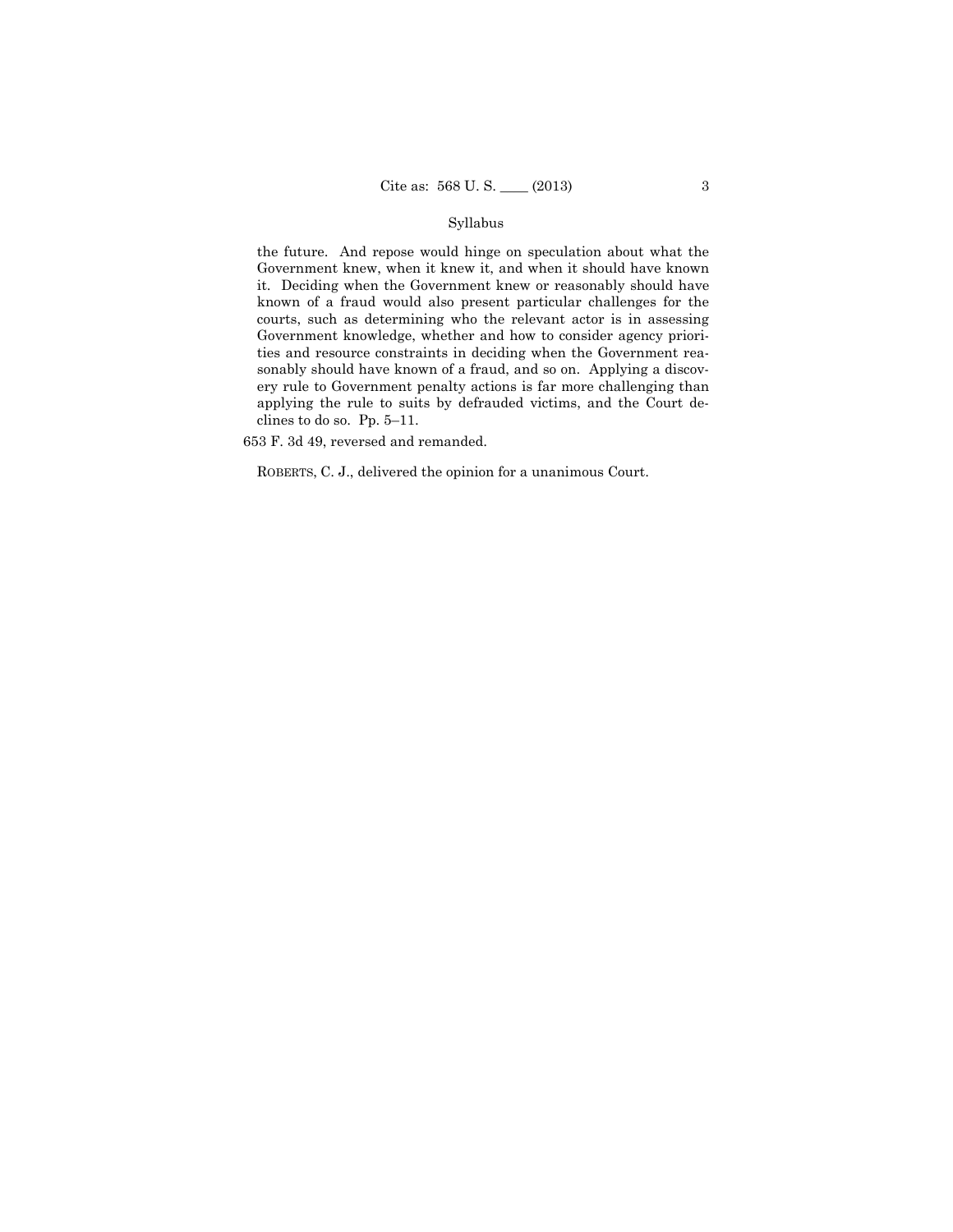preliminary print of the United States Reports. Readers are requested to notify the Reporter of Decisions, Supreme Court of the United States, Wash- ington, D. C. 20543, of any typographical or other formal errors, in order that corrections may be made before the preliminary print goes to press. NOTICE: This opinion is subject to formal revision before publication in the

# $\frac{1}{2}$  ,  $\frac{1}{2}$  ,  $\frac{1}{2}$  ,  $\frac{1}{2}$  ,  $\frac{1}{2}$  ,  $\frac{1}{2}$  ,  $\frac{1}{2}$ **SUPREME COURT OF THE UNITED STATES**

### $\frac{1}{2}$  ,  $\frac{1}{2}$  ,  $\frac{1}{2}$  ,  $\frac{1}{2}$  ,  $\frac{1}{2}$  ,  $\frac{1}{2}$ No. 11–1274

# MARC J. GABELLI AND BRUCE ALPERT, PETITIONERS *v.* SECURITIES AND EXCHANGE COMMISSION

# ON WRIT OF CERTIORARI TO THE UNITED STATES COURT OF APPEALS FOR THE SECOND CIRCUIT

# [February 27, 2013]

 CHIEF JUSTICE ROBERTS delivered the opinion of the Court.

The Investment Advisers Act makes it illegal for investment advisers to defraud their clients, and authorizes the Securities and Exchange Commission to seek civil penalties from advisers who do so. Under the general statute of limitations for civil penalty actions, the SEC has five years to seek such penalties. The question is whether the five-year clock begins to tick when the fraud is complete or when the fraud is discovered.

# I A

Under the Investment Advisers Act of 1940, it is unlawful for an investment adviser "to employ any device, scheme, or artifice to defraud any client or prospective client" or "to engage in any transaction, practice, or course of business which operates as a fraud or deceit upon any client or prospective client." 54 Stat. 852, as amended, 15 U. S. C. §§80b–6(1), (2). The Securities and Exchange Commission is authorized to bring enforcement actions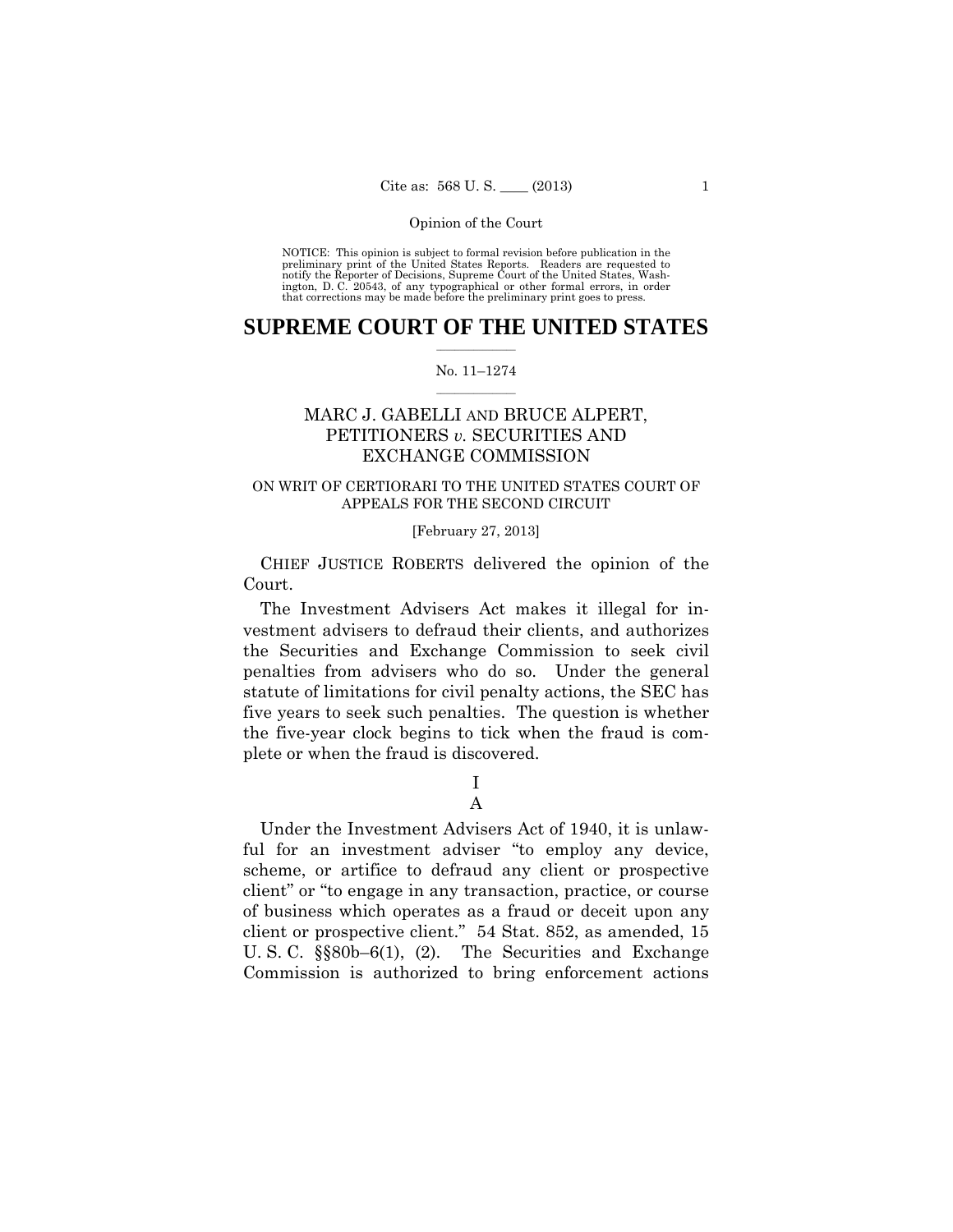against investment advisers who violate the Act, or individuals who aid and abet such violations. §80b–9(d).

As part of such enforcement actions, the SEC may seek civil penalties, §§80b–9(e), (f) (2006 ed. and Supp. V), in which case a five-year statute of limitations applies:

"Except as otherwise provided by Act of Congress, an action, suit or proceeding for the enforcement of any civil fine, penalty, or forfeiture, pecuniary or otherwise, shall not be entertained unless commenced within five years from the date when the claim first accrued if, within the same period, the offender or the property is found within the United States in order that proper service may be made thereon." 28 U. S. C. §2462.

This statute of limitations is not specific to the Investment Advisers Act, or even to securities law; it governs many penalty provisions throughout the U. S. Code. Its origins date back to at least 1839, and it took on its current form in 1948. See Act of Feb. 28, 1839, ch. 36, §4, 5 Stat. 322.

B

Gabelli Funds, LLC, is an investment adviser to a mutual fund formerly known as Gabelli Global Growth Fund (GGGF). Petitioner Bruce Alpert is Gabelli Funds' chief operating officer, and petitioner Marc Gabelli used to be GGGF's portfolio manager.

In 2008, the SEC brought a civil enforcement action against Alpert and Gabelli. According to the complaint, from 1999 until 2002 Alpert and Gabelli allowed one GGGF investor—Headstart Advisers, Ltd.—to engage in "market timing" in the fund.

As this Court has explained, "[m]arket timing is a trading strategy that exploits time delay in mutual funds' daily valuation system." *Janus Capital Group, Inc.* v. *First Derivative Traders*, 564 U.S. <sub>\_\_\_</sub>, \_\_, n. 1 (2011)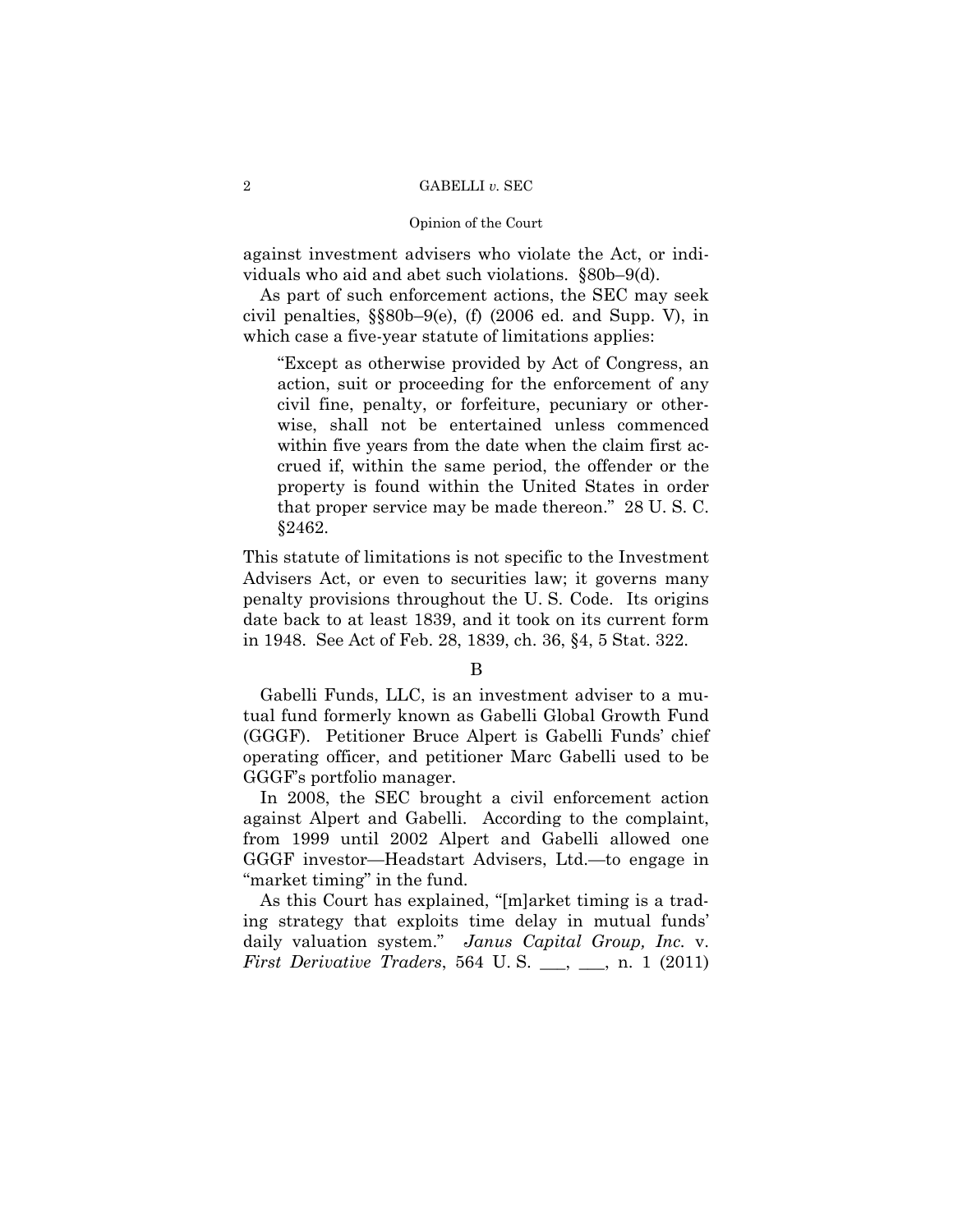(slip op., at 2, n. 1). Mutual funds are typically valued once a day, at the close of the New York Stock Exchange. Because funds often hold securities traded on different exchanges around the world, their reported valuation may be based on stale information. If a mutual fund's reported valuation is artificially low compared to its real value, market timers will buy that day and sell the next to realize quick profits. Market timing is not illegal but can harm long-term investors in a fund. See *id.*, at \_\_\_\_\_, and n. 1 (slip op., at 2–3, and n. 1).

The SEC's complaint alleged that Alpert and Gabelli permitted Headstart to engage in market timing in exchange for Headstart's investment in a hedge fund run by Gabelli. According to the SEC, petitioners did not disclose Headstart's market timing or the *quid pro quo* agreement, and instead banned others from engaging in market timing and made statements indicating that the practice would not be tolerated. The complaint stated that during the relevant period, Headstart earned rates of return of up to 185%, while "the rate of return for long-term investors in GGGF was no more than negative 24.1 percent." App. 73.

The SEC alleged that Alpert and Gabelli aided and abetted violations of §§80b–6(1) and (2), and it sought civil penalties under §80b–9. Petitioners moved to dismiss, arguing in part that the claim for civil penalties was untimely. They invoked the five-year statute of limitations in §2462, pointing out that the complaint alleged market timing up until August 2002 but was not filed until April 2008. The District Court agreed and dismissed the SEC's civil penalty claim as time barred.1

The Second Circuit reversed. It acknowledged that

——————

<sup>1</sup>The SEC also sought injunctive relief and disgorgement, claims the District Court found timely on the ground that they were not subject to §2462. Those issues are not before us.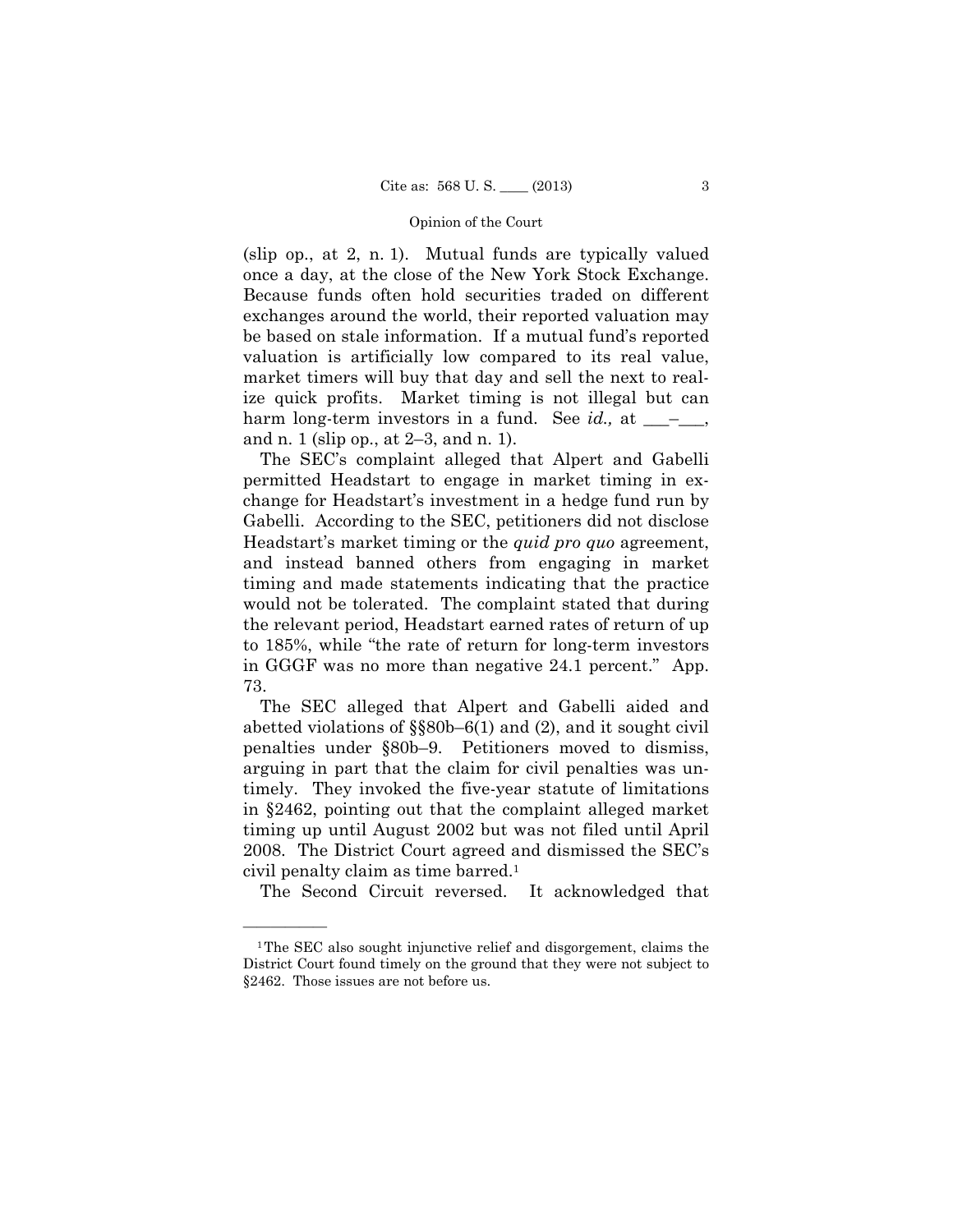## 4 GABELLI *v.* SEC

### Opinion of the Court

§2462 required an action for civil penalties to be brought within five years "from the date when the claim first accrued," but accepted the SEC's argument that because the underlying violations sounded in fraud, the "discovery rule" applied to the statute of limitations. As explained by the Second Circuit, "[u]nder the discovery rule, the statute of limitations for a particular claim does not accrue until that claim is discovered, or could have been discovered with reasonable diligence, by the plaintiff." 653 F. 3d 49, 59 (2011). The court concluded that while "this rule does not govern the accrual of most claims," it *does* govern the claims at issue here. *Ibid.* As the court explained, "for claims that sound in fraud a discovery rule is read into the relevant statute of limitation." *Id.,* at 60.2

We granted certiorari.  $567$  U. S.  $\_\_$  (2012).

# II A

 claim first accrued." Petitioners argue that a claim based This case centers around the meaning of 28 U. S. C. §2462: "an action . . . for the enforcement of any civil fine, penalty, or forfeiture . . . shall not be entertained unless commenced within five years from the date when the on fraud accrues—and the five-year clock begins to tick when a defendant's allegedly fraudulent conduct occurs.

That is the most natural reading of the statute. "In common parlance a right accrues when it comes into existence . . . ." *United States* v. *Lindsay*, 346 U. S. 568, 569

——————

<sup>2</sup>The court distinguished the discovery rule, which governs when a claim accrues, from doctrines that toll the running of an applicable limitations period when the defendant takes steps beyond the challenged conduct itself to conceal that conduct from the plaintiff. 653 F. 3d, at 59–60. The SEC abandoned any reliance on such doctrines below, and they are not before us. See Response and Reply Brief for SEC Appellant/Cross-Appellee in No. 10–3581 (CA2), p. 34 ("The Commission is not seeking application of the fraudulent concealment doctrine or other equitable tolling principles").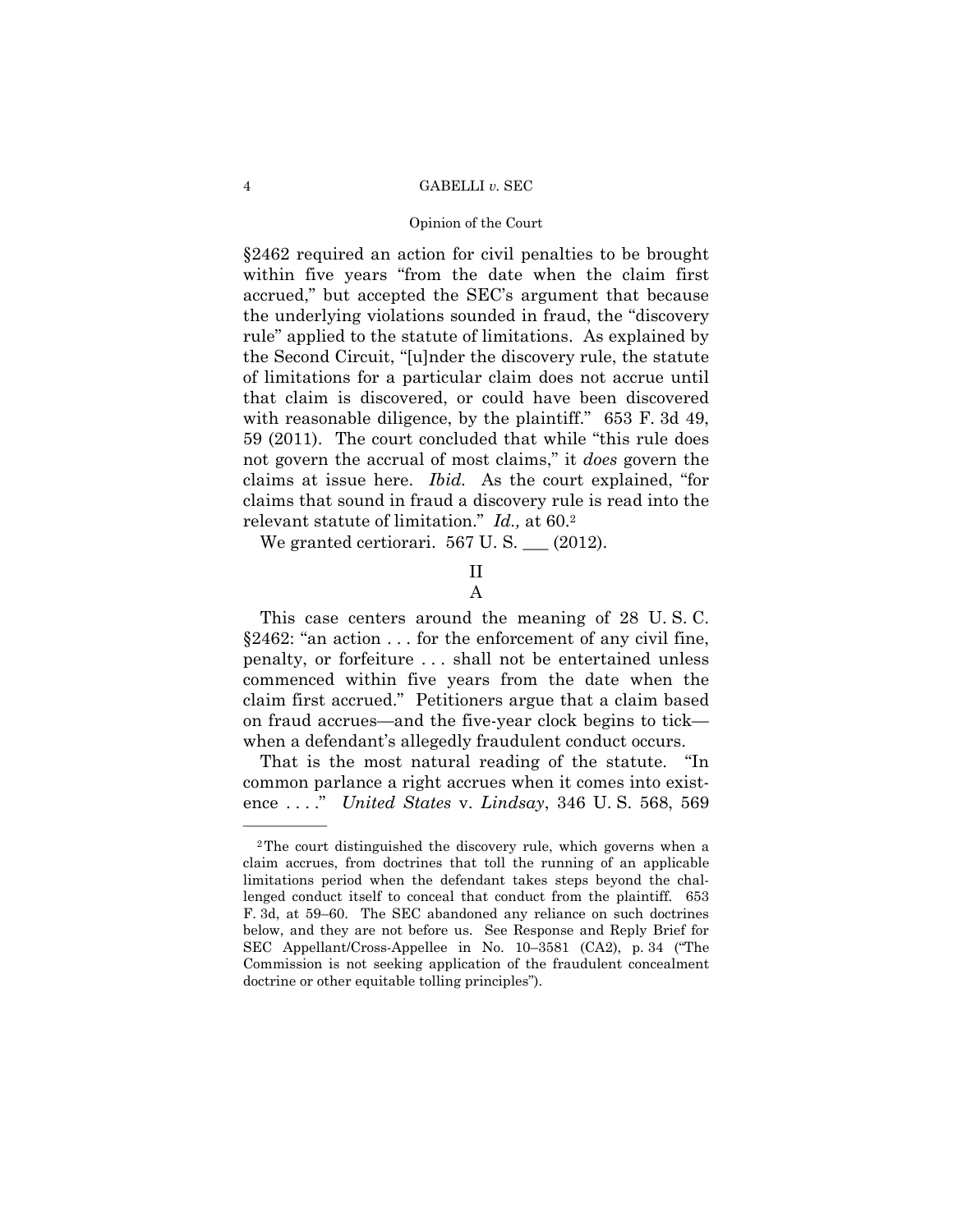(1954). Thus the "standard rule" is that a claim accrues "when the plaintiff has a complete and present cause of action." *Wallace* v. *Kato*, 549 U. S. 384, 388 (2007) (internal quotation marks omitted); see also, *e.g., Bay Area Laundry and Dry Cleaning Pension Trust Fund* v. *Ferbar Corp. of Cal.*, 522 U. S. 192, 201 (1997); *Clark* v. *Iowa City*, 20 Wall. 583, 589 (1875). That rule has governed since the 1830s when the predecessor to §2462 was enacted. See, *e.g., Bank of United States* v. *Daniel*, 12 Pet. 32, 56 (1838); *Evans* v. *Gee*, 11 Pet. 80, 84 (1837). And that definition appears in dictionaries from the 19th century up until today. See, *e.g.,* 1 A. Burrill, A Law Dictionary and Glossary 17 (1850) ("an action *accrues* when the plaintiff has a right to commence it"); Black's Law Dictionary 23 (9th ed. 2009) (defining "accrue" as "[t]o come into existence as an enforceable claim or right").

This reading sets a fixed date when exposure to the specified Government enforcement efforts ends, advancing "the basic policies of all limitations provisions: repose, elimination of stale claims, and certainty about a plaintiff 's opportunity for recovery and a defendant's potential liabilities." *Rotella* v. *Wood*, 528 U. S. 549, 555 (2000). Statutes of limitations are intended to "promote justice by preventing surprises through the revival of claims that have been allowed to slumber until evidence has been lost, memories have faded, and witnesses have disappeared." *Railroad Telegraphers* v. *Railway Express Agency, Inc.*, 321 U. S. 342, 348–349 (1944). They provide "security and stability to human affairs." *Wood* v. *Carpenter*, 101 U. S. 135, 139 (1879). We have deemed them "vital to the welfare of society," *ibid.*, and concluded that "even wrongdoers are entitled to assume that their sins may be forgotten," *Wilson* v. *Garcia*, 471 U. S. 261, 271 (1985).

Notwithstanding these considerations, the Government

B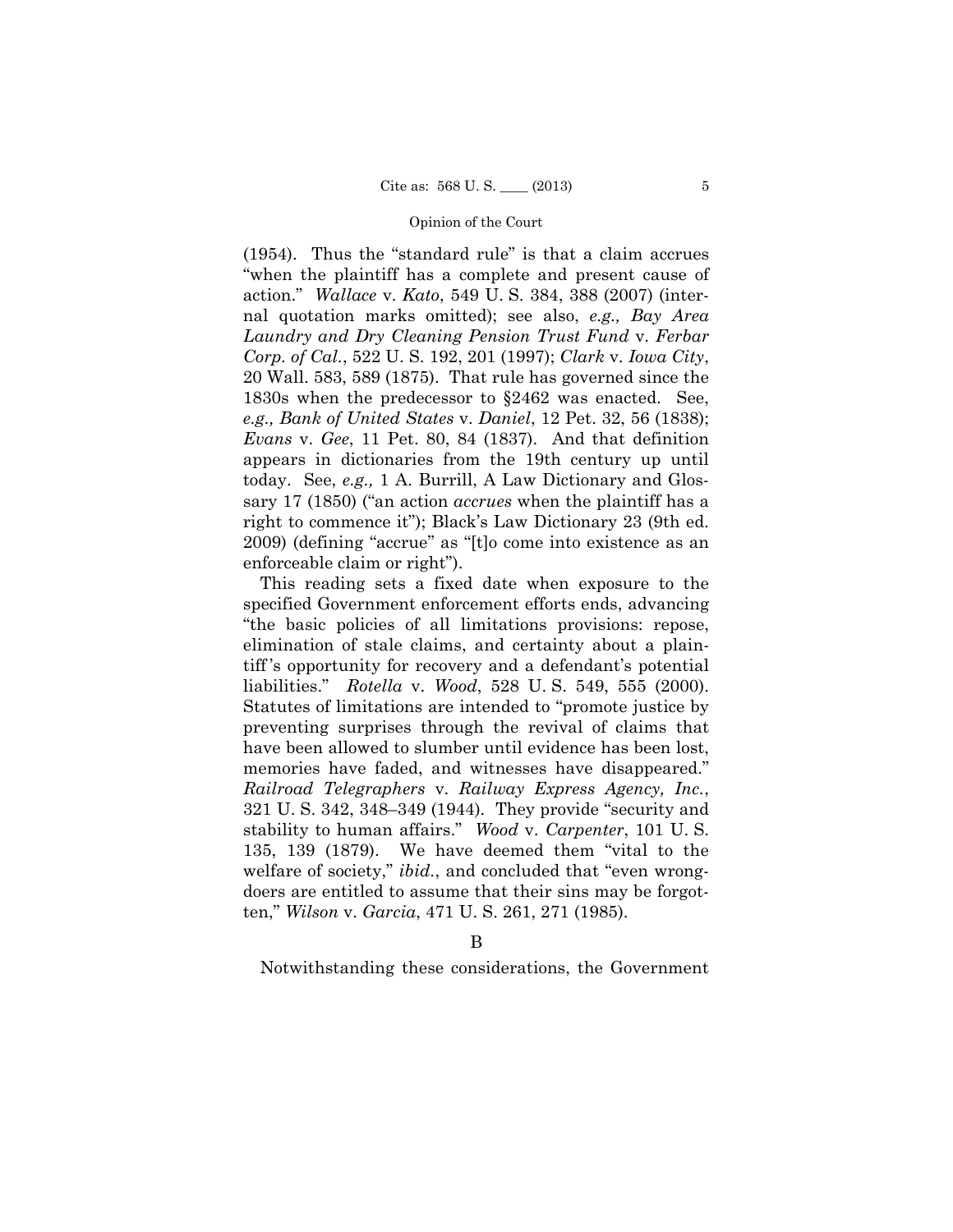## 6 GABELLI *v.* SEC

### Opinion of the Court

argues that the discovery rule should apply instead. Under this rule, accrual is delayed "until the plaintiff has 'discovered'" his cause of action. *Merck & Co.* v. *Reynolds*, 559 U. S. \_\_\_, \_\_\_ (2010) (slip op., at 8). The doctrine arose in 18th-century fraud cases as an "exception" to the standard rule, based on the recognition that "something different was needed in the case of fraud, where a defendant's deceptive conduct may prevent a plaintiff from even *knowing* that he or she has been defrauded." *Ibid.* This Court has held that "where a plaintiff has been injured by fraud and 'remains in ignorance of it without any fault or want of diligence or care on his part, the bar of the statute does not begin to run until the fraud is discovered.'" *Holmberg*  v. *Armbrecht*, 327 U. S. 392, 397 (1946) (quoting *Bailey* v. *Glover*, 21 Wall. 342, 348 (1875)). And we have explained that "fraud is deemed to be discovered when, in the exercise of reasonable diligence, it could have been discovered." *Merck & Co.*, *supra,* at \_\_\_ (slip op., at 9) (internal quotation marks and alterations omitted).

 *Koenig*, 557 F. 3d 736, 739 (CA7 2009)). When pressed at But we have never applied the discovery rule in this context, where the plaintiff is not a defrauded victim seeking recompense, but is instead the Government bringing an enforcement action for civil penalties. Despite the discovery rule's centuries-old roots, the Government cites no lower court case before 2008 employing a fraud-based discovery rule in a Government enforcement action for civil penalties. See Brief for Respondent 23 (citing *SEC* v. *Tambone*, 550 F. 3d 106, 148–149 (CA1 2008); *SEC* v. oral argument, the Government conceded that it was aware of no such case. Tr. of Oral Arg. 25. The Government was also unable to point to any example from the first 160 years after enactment of this statute of limitations where it had even asserted that the fraud discovery rule applied in such a context. *Id.,* at 26–27 (citing only *United States* v. *Maillard*, 26 F. Cas. 1140, 1142 (No.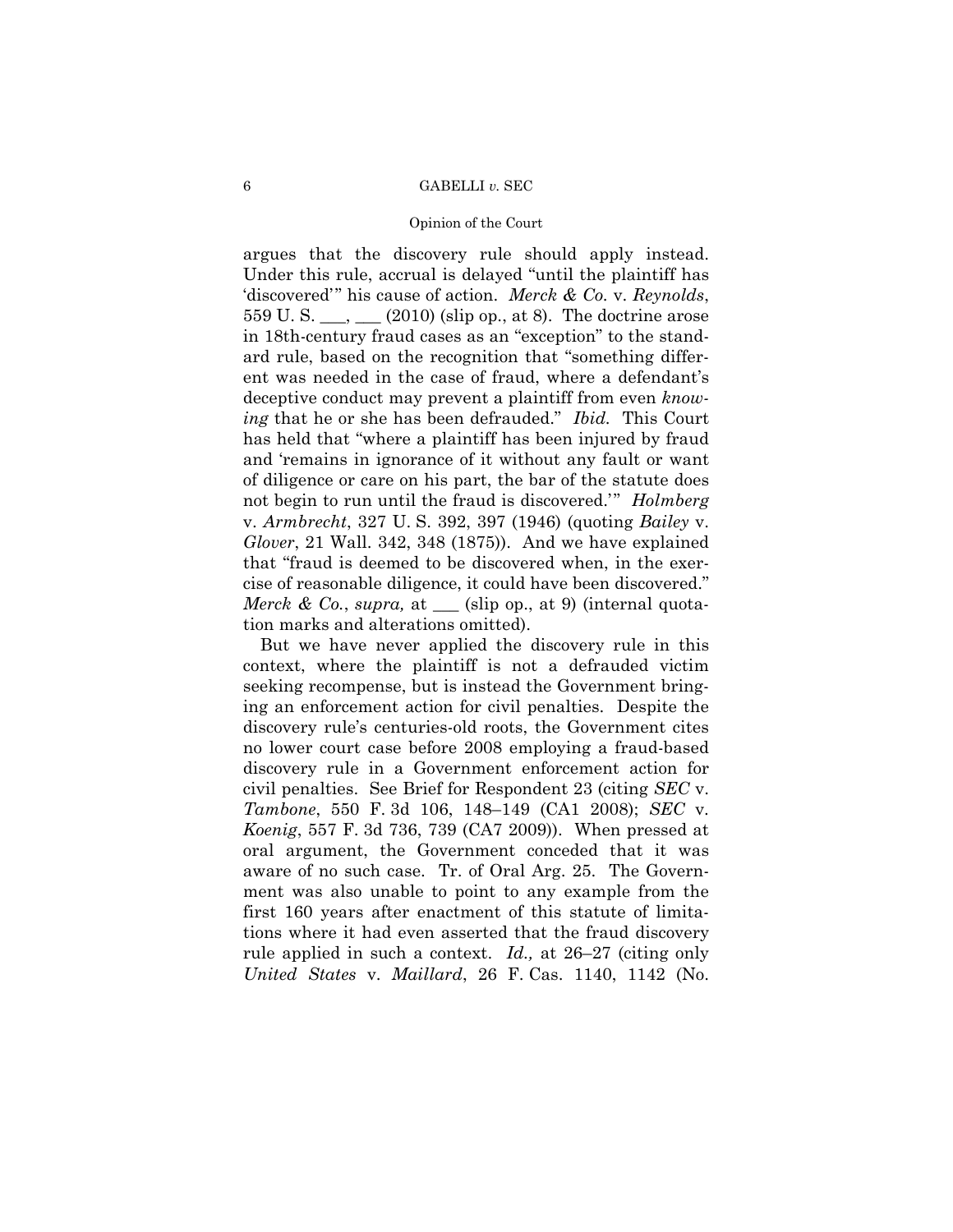15,709) (SDNY 1871), a "fraudulent concealment" case, see n. 2, *supra*).

 for Respondent 10–11, 16, 17, 33–34, 41–45. In that case, a company had fraudulently procured land from the Instead the Government relies heavily on *Exploration Co.* v. *United States*, 247 U. S. 435 (1918), in an attempt to show that the discovery rule should benefit the Government to the same extent as private parties. See, *e.g.,* Brief United States, and the United States sued to undo the transaction. The company raised the statute of limitations as a defense, but this Court allowed the case to proceed, concluding that the rule "that statutes of limitations upon suits to set aside fraudulent transactions shall not begin to run until the discovery of the fraud" applied "in favor of the Government as well as a private individual." *Exploration Co., supra*, at 449. But in *Exploration Co.,* the Government was itself a victim; it had been defrauded and was suing to recover its loss. The Government was not bringing an enforcement action for penalties. *Exploration Co.* cannot save the Government's case here.

 injury. Usually when a private party is injured, he is imme-There are good reasons why the fraud discovery rule has not been extended to Government enforcement actions for civil penalties. The discovery rule exists in part to preserve the claims of victims who do not know they are injured and who reasonably do not inquire as to any diately aware of that injury and put on notice that his time to sue is running. But when the injury is self-concealing, private parties may be unaware that they have been harmed. Most of us do not live in a state of constant investigation; absent any reason to think we have been injured, we do not typically spend our days looking for evidence that we were lied to or defrauded. And the law does not require that we do so. Instead, courts have developed the discovery rule, providing that the statute of limitations in fraud cases should typically begin to run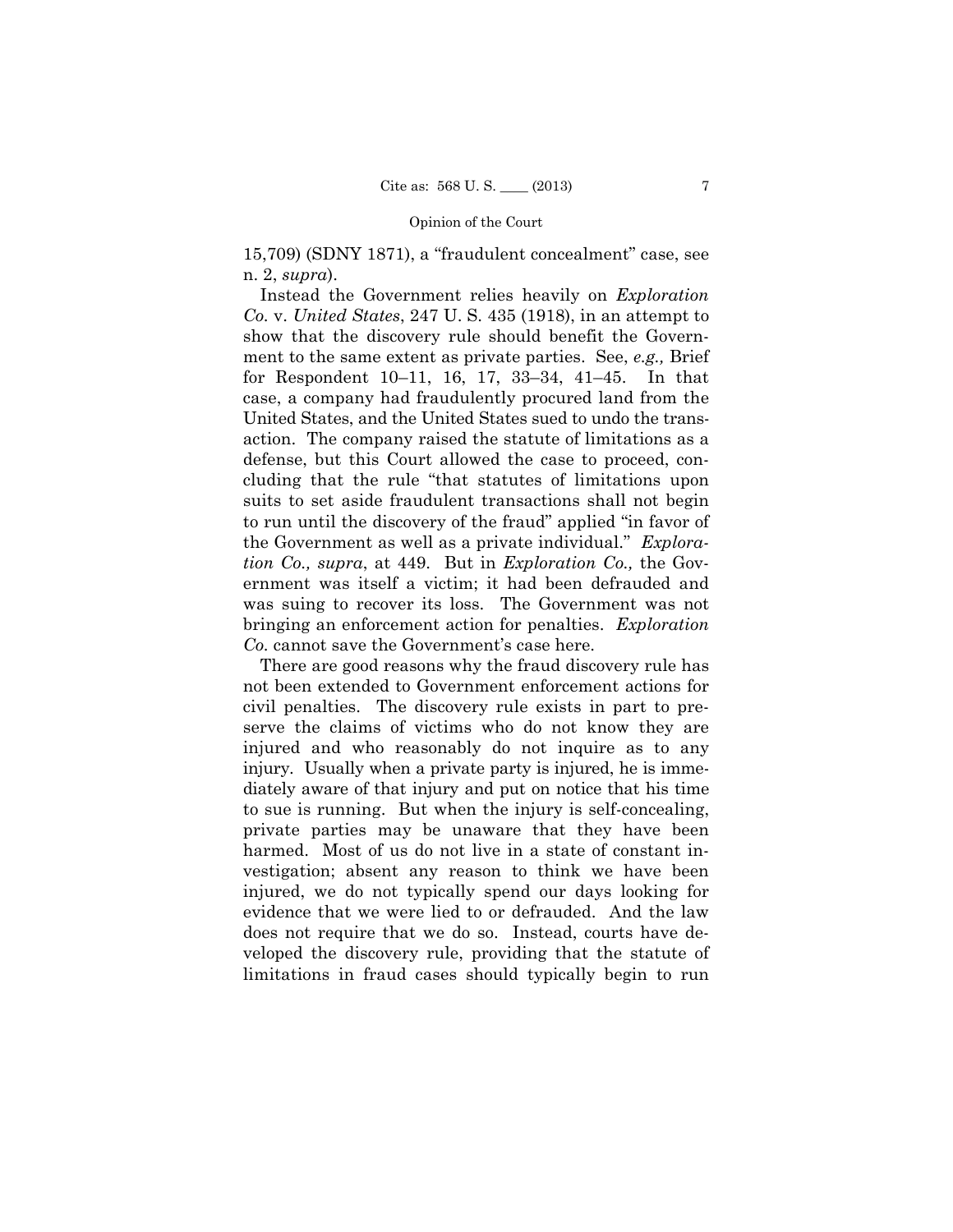only when the injury is or reasonably could have been discovered.

The same conclusion does not follow for the Government in the context of enforcement actions for civil penalties. The SEC, for example, is not like an individual victim who relies on apparent injury to learn of a wrong. Rather, a central "mission" of the Commission is to "investigat[e] potential violations of the federal securities laws." SEC, Enforcement Manual 1 (2012). Unlike the private party who has no reason to suspect fraud, the SEC's very purpose is to root it out, and it has many legal tools at hand to aid in that pursuit. It can demand that securities brokers and dealers submit detailed trading information. *Id.,* at 44. It can require investment advisers to turn over their comprehensive books and records at any time. 15 U. S. C. §80b–4 (2006 ed. and Supp. V). And even without filing suit, it can subpoena any documents and witnesses it deems relevant or material to an investigation. See §§77s(c), 78u(b), 80a–41(b), 80b–9(b) (2006 ed.).

The SEC is also authorized to pay monetary awards to whistleblowers, who provide information relating to violations of the securities laws. §78u–6 (2006 ed., Supp. V). In addition, the SEC may offer "cooperation agreements" to violators to procure information about others in exchange for more lenient treatment. See Enforcement Manual, at 119–137. Charged with this mission and armed with these weapons, the SEC as enforcer is a far cry from the defrauded victim the discovery rule evolved to protect.

In a civil penalty action, the Government is not only a different kind of plaintiff, it seeks a different kind of relief. The discovery rule helps to ensure that the injured receive recompense. But this case involves penalties, which go beyond compensation, are intended to punish, and label defendants wrongdoers. See *Meeker* v. *Lehigh Valley R. Co.*, 236 U. S. 412, 423 (1915) (a penalty covered by the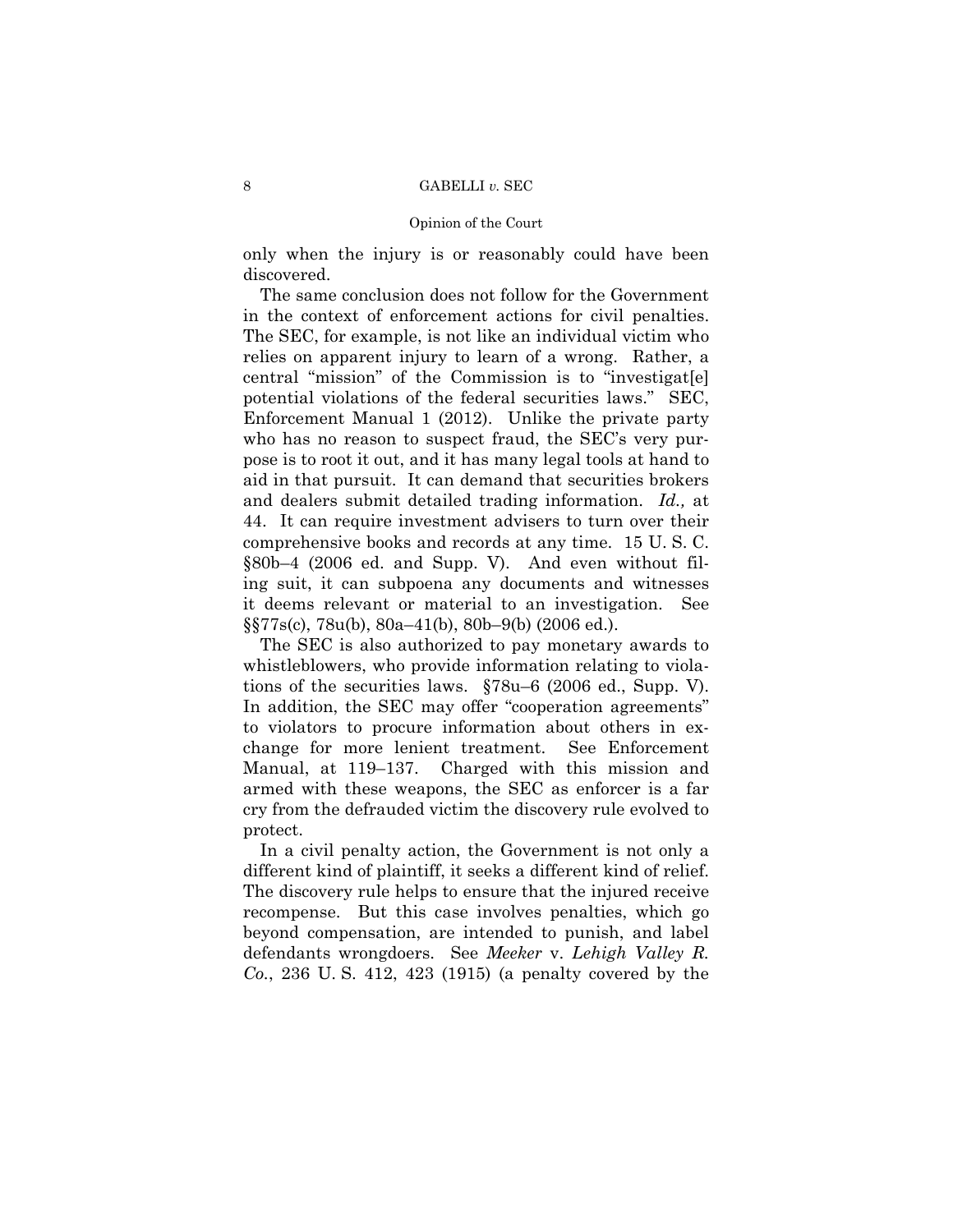predecessor to §2462 is "something imposed in a punitive way for an infraction of a public law"); see also *Tull* v. *United States*, 481 U. S. 412, 422 (1987) (penalties are "intended to punish culpable individuals," not "to extract compensation or restore the status quo").

 guage in emphasizing the importance of time limits on could "be brought at any distance of time." *Adams* v. Chief Justice Marshall used particularly forceful lanpenalty actions, stating that it "would be utterly repugnant to the genius of our laws" if actions for penalties *Woods*, 2 Cranch 336, 342 (1805). Yet grafting the discovery rule onto §2462 would raise similar concerns. It would leave defendants exposed to Government enforcement action not only for five years after their misdeeds, but for an additional uncertain period into the future. Repose would hinge on speculation about what the Government knew, when it knew it, and when it should have known it. See *Rotella*, 528 U. S., at 554 (disapproving a rule that would have "extended the limitations period to many decades" because such a rule was "beyond any limit that Congress could have contemplated" and "would have thwarted the basic objective of repose underlying the very notion of a limitations period").

Determining when the Government, as opposed to an individual, knew or reasonably should have known of a fraud presents particular challenges for the courts. Agencies often have hundreds of employees, dozens of offices, and several levels of leadership. In such a case, when does "the Government" know of a violation? Who is the relevant actor? Different agencies often have overlapping responsibilities; is the knowledge of one attributed to all?

In determining what a plaintiff should have known, we ask what facts "a reasonably diligent plaintiff would have discovered." *Merck & Co.*, 559 U. S., at  $\_\_\_$  (slip op., at 8). It is unclear whether and how courts should consider agency priorities and resource constraints in applying that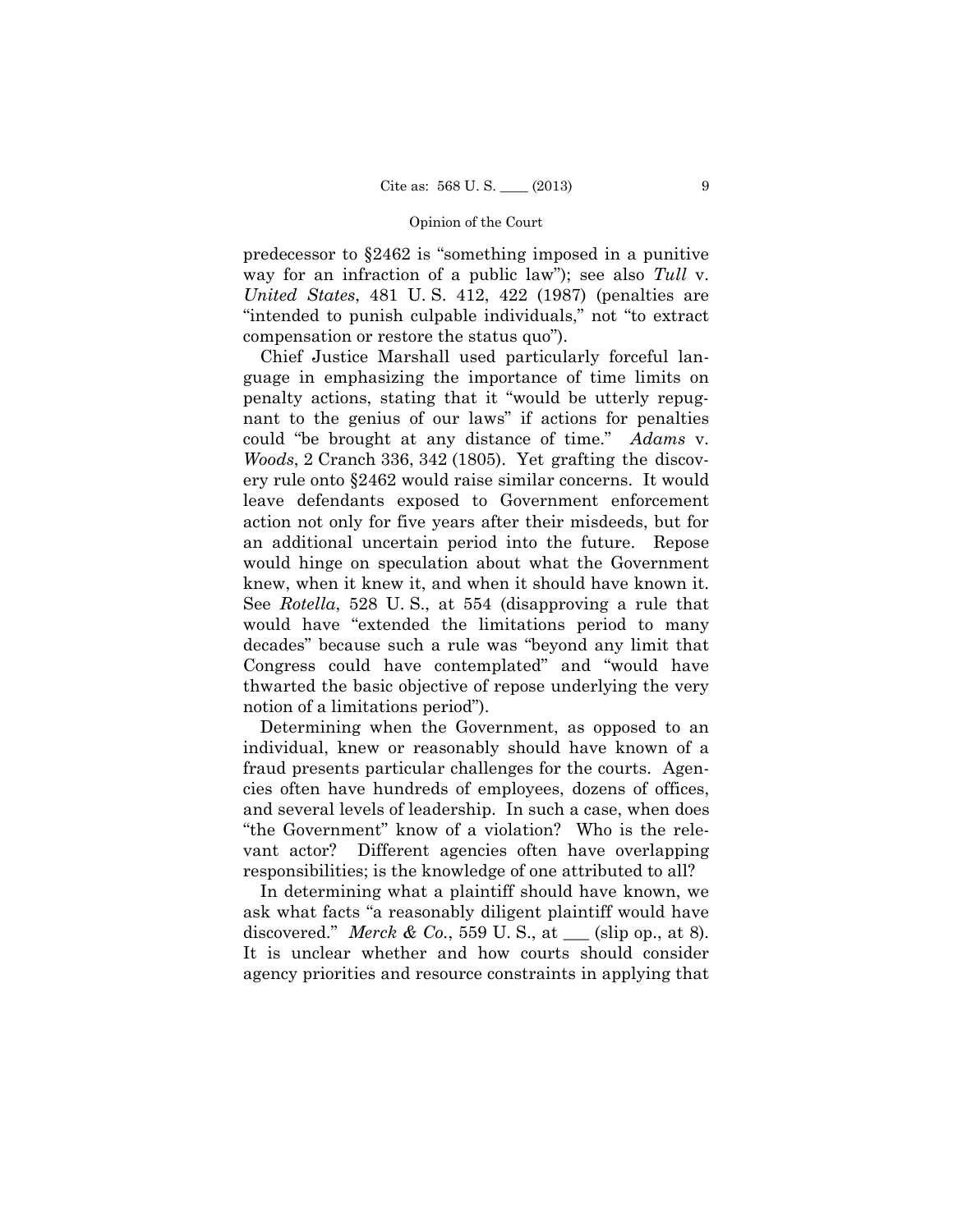## 10 GABELLI *v.* SEC

### Opinion of the Court

test to Government enforcement actions. See *3M Co.* v. *Browner*, 17 F. 3d 1453, 1461 (CADC 1994) ("An agency may experience problems in detecting statutory violations because its enforcement effort is not sufficiently funded; or because the agency has not devoted an adequate number of trained personnel to the task; or because the agency's enforcement program is ill-designed or inefficient; or because the nature of the statute makes it difficult to uncover violations; or because of some combination of these factors and others"). And in the midst of any inquiry as to what it knew when, the Government can be expected to assert various privileges, such as law enforcement, attorney-client, work product, or deliberative process, further complicating judicial attempts to apply the discovery rule. See, *e.g.,* App. in No. 10–3581 (CA2), p. 147 (Government invoking such privileges in this case, in response to a request for documents relating to the SEC's investigation of Headstart); see also *Rotella*, *supra,* at 559 (rejecting a rule in part due to "the controversy inherent in divining when a plaintiff should have discovered" a wrong).

To be sure, Congress has expressly required such inquiries in some statutes. But in many of those instances, the Government is itself an injured victim looking for recompense, not a prosecutor seeking penalties. See, *e.g.,* 28 U. S. C. §§2415, 2416(c) (Government suits for money damages founded on contracts or torts). Moreover, statutes applying a discovery rule in the context of Government suits often couple that rule with an absolute provision for repose, which a judicially imposed discovery rule would lack. See, *e.g.,* 21 U. S. C. §335b(b)(3) (limiting certain Government civil penalty actions to "6 years after the date when facts material to the act are known or reasonably should have been known by the Secretary but in no event more than 10 years after the date the act took place"). And several statutes applying a discovery